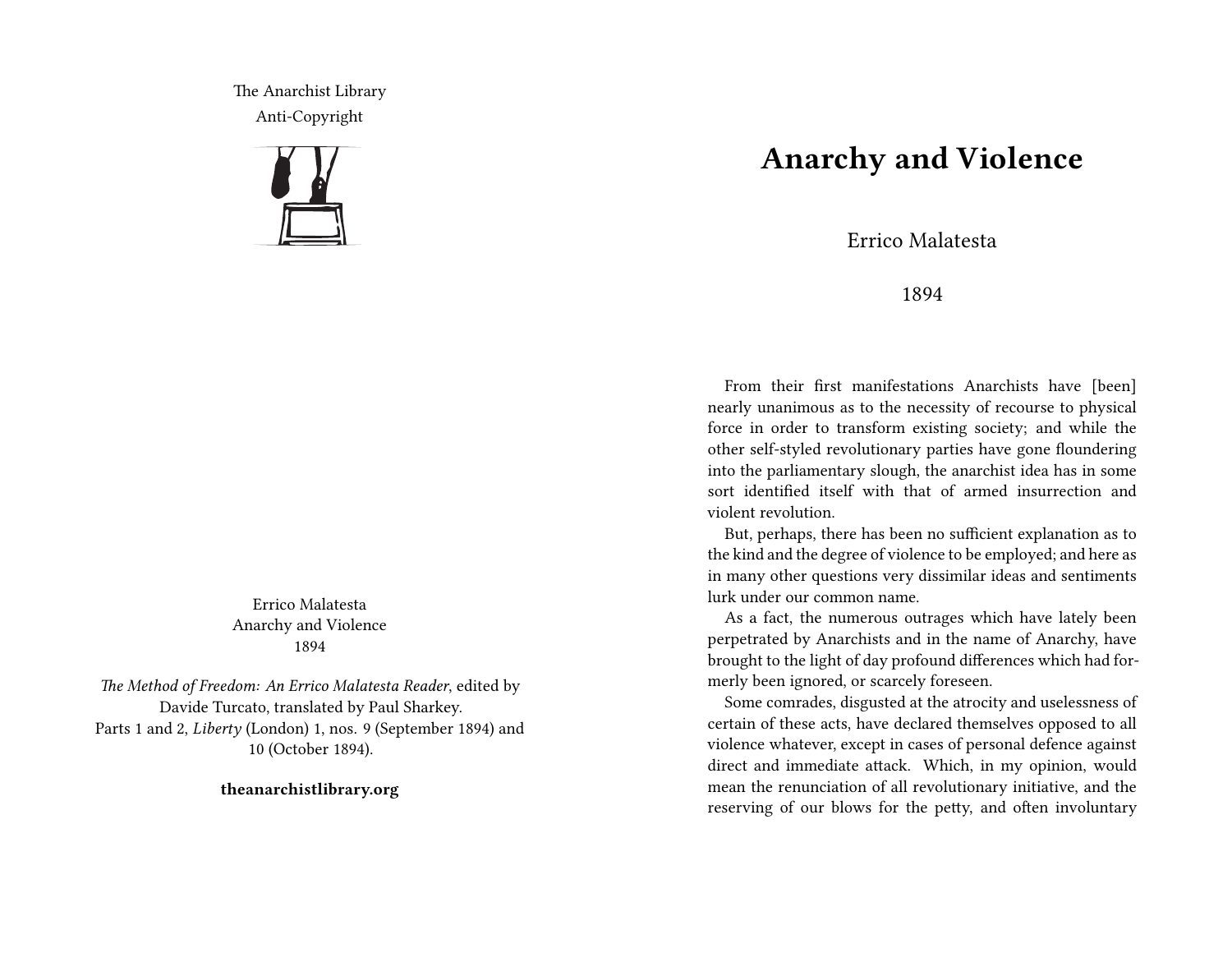agents of the government, while leaving in peace the organizers of, and those chiefly benefited by, government and capitalist exploitation.

Other comrades, on the contrary, carried away by the excitement of the struggle, embittered by the infamies of the ruling classes, and assuredly influenced by what has remained of the old Jacobin ideas permeating the political education of the present generation, have hastily accepted any and every kind of violence, provided only that it be committed in the name of Anarchy; and they have claimed hardly less than the right of life and death over those who are not Anarchists, or who are not Anarchists exactly according to their pattern.

And the mass of the public, ignoring these polemics, and deceived by the capitalist press, see in Anarchy nothing but bombs and daggers, and habitually regard Anarchists as wild beasts thirsting for blood and ruin.

It is therefore needful that we explain ourselves very clearly as regards this question of violence, and that each one of us should take a position accordingly: needful both in the interests of the relations of practical co-operation which may exist among all those who profess Anarchism, as well as in the interests of the general propaganda, and of our relations with the public.

In my opinion, there can be no doubt that the Anarchist Idea, denying government, is by its very nature opposed to violence, which is the essence of every authoritarian system—the mode of action of every government.

Anarchy is freedom in solidarity. It is only through the harmonizing of interests, through voluntary co-operation, through love, respect, and reciprocal tolerance, by persuasion, by example, and by the contagion of benevolence, that it can and ought to triumph.

We are Anarchists, because we believe that we can never achieve the combined well-being of all—which is the aim of all nor dispensers of justice. Our task, our ambition, our ideal is to be deliverers.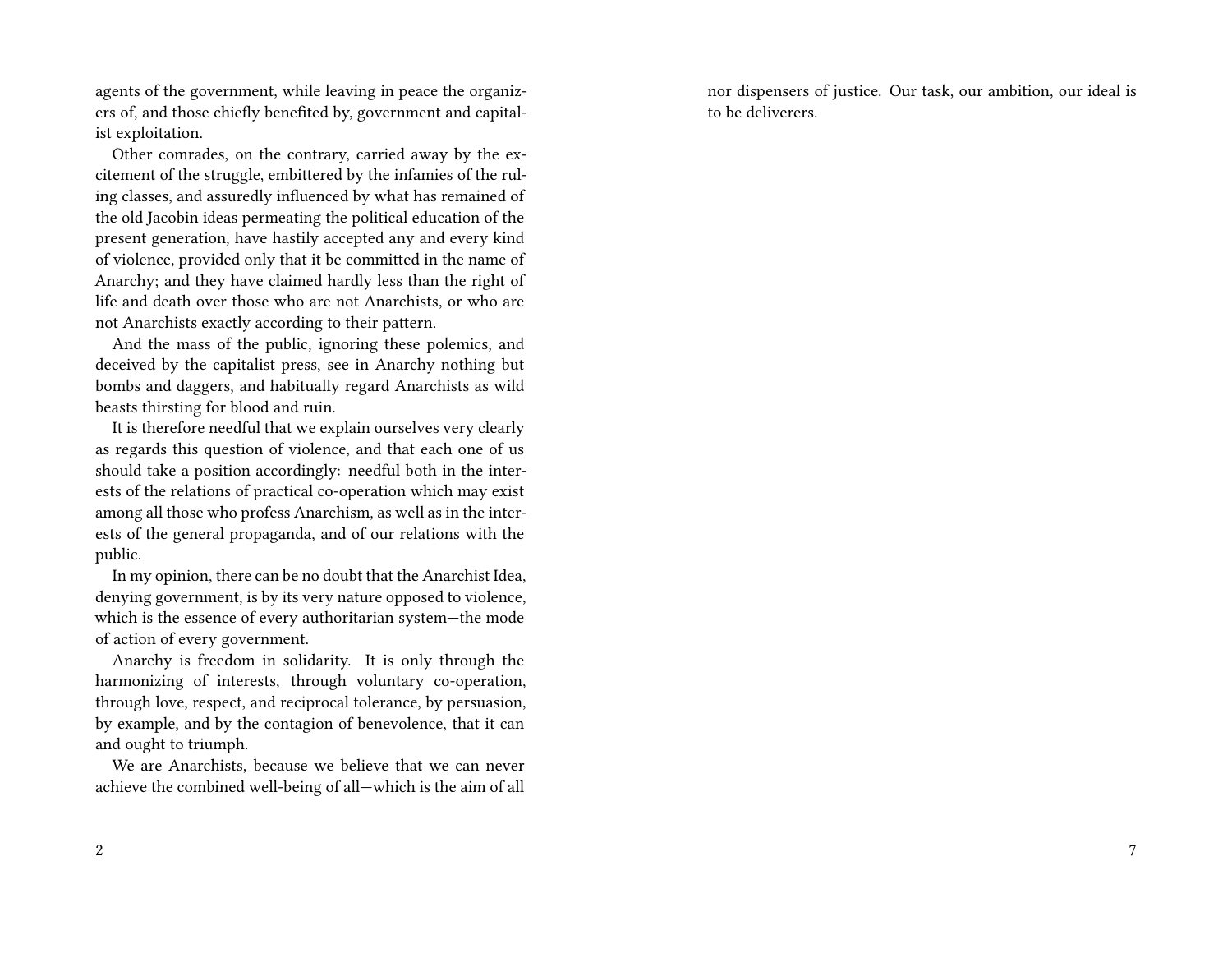selves according to our principles; and the interest of our cause, which in our view is the cause of all humanity.

Since historical antecedents have driven us to the necessity of violence, let us employ violence; but let us never forget that it is a case of hard necessity, and in its essence contrary to our aspirations. Let us not forget that all history witnesses to this distressing fact—whenever resistance to oppression has been victorious it has always engendered new oppression, and it warns us that it must ever be so until the bloody tradition of the past be for ever broken with, and violence be limited to the strictest necessity.

Violence begets violence; and authoritarianism begets oppression and slavery. The good intentions of individuals can in no way affect this sequence. The fanatic who tells himself that he will save people by force, and in his own manner, is always a sincere man, but a terrible agent of oppression and reaction. Robespierre, with horrible good faith and his conscience pure and cruel, was just as fatal for the Revolution as the personal ambition of Bonaparte. The ardent zeal of Torquemada for the salvation of souls did much more harm to freedom of thought and to the progress of the human mind than the scepticism and corruption of Leo X and his court.

Theories, declarations of principle, or magnanimous words can do nothing against the natural filiation of facts. Many martyrs have died for freedom, many battles have been fought and won in the name of the welfare of all mankind, and yet the freedom has turned out after all to mean nothing but the unlimited oppression and exploitation of the poor by the rich.

The Anarchist idea is no more secured from corruption than the Liberal idea has proved to be, yet the beginnings of corruption may be already observed if we note the contempt for the masses which is exhibited by certain Anarchists, their intolerance, and their desire to spread terror around them.

Anarchists! let us save Anarchy! Our doctrine is a doctrine of love. We cannot, and we ought not to be either avengers, our efforts—except through a free understanding among men, and without forcibly imposing the will of any upon any others.

In other parties there are certainly men who are as sincere and as devoted to the interests of the people as the best of us may be. But that which characterizes us Anarchists and distinguishes us from all others is that we do not believe ourselves in possession of absolute truth; we do not believe ourselves either infallible, or omniscient,—which is the implicit pretension of all legislators and political candidates whatever; and consequently we do not believe ourselves called for the direction and tutelage of the people.

We are, *par excellence*, the party of freedom, the party of free development, the party of social experimentation.

But against this very freedom which we claim for all, against the possibility of this experimental search after better forms of society, there are erected barriers of iron. Legions of soldiers and police are ready to massacre and imprison anyone who will not meekly submit to the laws which a handful of privileged persons have made in their own interests. And even if soldiers and police did not exist, yet so long as the economic constitution of society remains what it is, freedom would still be impossible; because, since all the means of life are under the control of a minority, the great mass of mankind is obliged to labour for the others, and themselves wallow in poverty and degradation.

The first thing to do, therefore, is to get rid of the armed force which defends existing institutions, and by means of the expropriation of the present holders, to place the land and the other means of production at the disposal of everybody. And this cannot possibly be done—in our opinion—without the employment of physical force. Moreover, the natural development of economic antagonisms, the waking consciousness of an important fraction of the proletariat, the constantly increasing number of unemployed, the blind resistance of the ruling classes, in short contemporary evolution as a whole, is conducting us